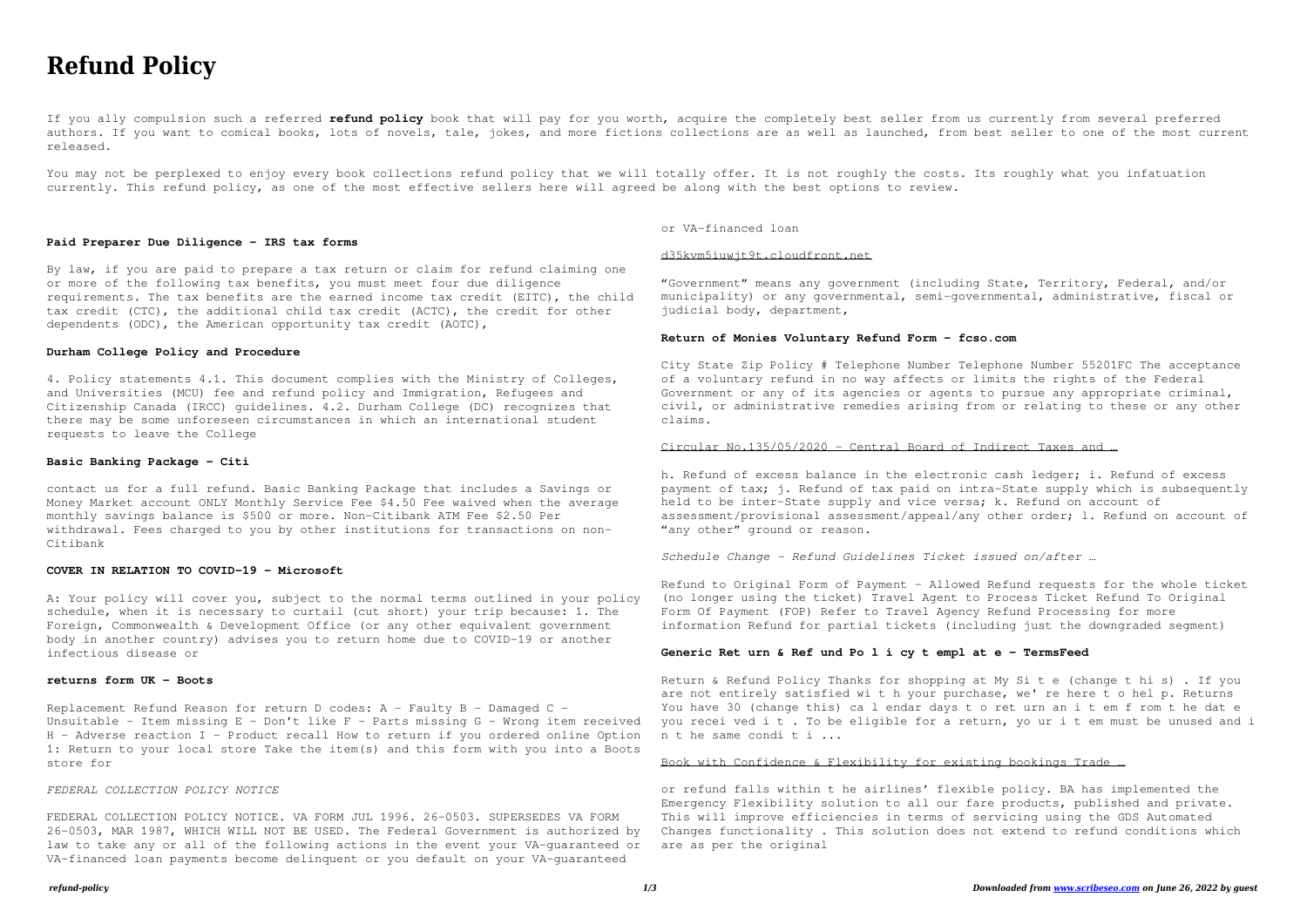# *refund-policy 2/3 Downloaded from [www.scribeseo.com](http://www.scribeseo.com) on June 26, 2022 by guest*

# **1424 - Refund request - Home Affairs**

Refund request Form 1424 epartment of ome ffairs Am I eligible for a refund? Refunds can only be paid in limited circumstances. A reference to these circumstances can be found at Questions 21–24 of this form. Generally a refund request can only be made by the person shown as the 'payer' on the receipt. If you are not the original

*CBEC-20/23/03/2020-GST Government of India Ministry of …*

refund application in FORM GST RFD-01A on the common portal subject to the condition that the amount of refund of integrated tax/cess claimed shall not be more than the aggregate amount of integrated tax/cess mentioned in the tables 3.1(a), 3.1(b) and 3.1(c) of FORM GSTR-3B filed for the corresponding tax period.

#### Returns and Exchanges - AT&T

The refund will then be processed to the form of payment of the ticket purchase. You can cancel your reservation at. Southwest.com. 5. When a refund is due, providing it promptly. Eligible refunds are provided according to the ticket's original …

#### Warranties and refunds - a guide for consumers and business

The equipment returns and refund process takes 1 to 2 billing cycles. Equipment returned within 30 days of the shipment date is refunded using the original payment method. Cancellation Policy and Early Termination Fee View the complete cancellation policy online. An early termination fee of up to \$325 applies after 30 days.

#### **Bereavement and Critical Illness Exception Requests**

Bereavement - Refund Requests Critical Illness – Refund Requests Definition of Immediate Family Member Bereavement - Refund Requests Tickets may be considered for refund in the event of the death of the customer, immediate family, or traveling companion. American requires proof of relationship for immediate family member.

#### **Southwest Airlines Customer Service Commitment**

Store return policies and 'no refund' signs 14 Store credit 15 Passing on responsibility for a remedy to a manufacturer 15 Services – 'no responsibility' policies 15 ACCC action against businesses that mislead consumers 16 Help for businesses 16 Warranties & Refunds\_DL\_06.09\_07426\_FA.indd 3 18/06/2009 12:37:02 PM

#### **Ministry of Finance Tax Bulletin - Gov**

refund of the provincial motor fuel tax they pay on gasoline, diesel or propane used in their vehicle. Overview When you purchase fuel in BC, you pay fuel tax. If you have a qualifying disability, the fuel tax refund program allows you to request a refund of the provincial motor fuel tax you paid in BC on fuel you used in a vehicle you own or ...

This Policy does not apply to guests booked on chartered sailings. 3 The terms of this Policy are valid from the Effective Date below, subject to change, and will remain in full ... All refund requests must be made within six (6) months of the date your booking is cancelled or the scheduled embarkation date, whichever is earlier, or you will ...

#### **CANCELLATION/NULLIFICATION - FEMA**

policy. The effective date of the cancellation will be the same as the effective date of the new policy. y Type of Refund: Pro Rata y Years Eligible for Refund: Current year y Cancellation Request: Must be received within 1 year of the new policy effective date y Documentation: Copy of new policy declarations page 4. Duplicate NFIP Policies.

# Travel and accommodation

cancel the service and demand a refund immediately. They must give you, the supplier, an opportunity to fix the problem:  $>$  free of charge, and  $>$  within a reasonable time. If you refuse or take too long to fix the problem, the consumer can get someone else to fix the problem and ask you to pay reasonable costs they incurred in getting

### Upfront Premium Payments and Refunds

• Pay upfront MIP, get the status and details of a payment, and request a refund (explained in this FHA Connection Guide module). • View and correct case information submitted with an upfront MIP payment (see FHA Connection Guide, Upfront Premium Case Information module).

#### **Wisconsin Tax Information for Retirees**

of a long-term care insurance policy which covers you or your spouse. "Long -term care insurance policy" means a disability insurance policy or certificate advertised, marketed, offered, or designed primarily to provide coverage for care that is provided in your home or in an institutional or community -based setting. The care must

### **DULUTH TRADING COMPANY RETURNS FORM**

• REFUND my original method of payment. • REFUND CHECK as original method of payment is no longer valid. • REFUND my original method of payment and REORDER new items: ORDER NEW ITEM(S) BELOW. • GIFT returns will receive a refund in the form of a check. COLOR CHOICE ITEM NO. QTY. SIZE DESCRIPTION UNIT PRICE TOTAL 1ST 2ND Return label.

*TEXAS A&M UNIVERSITY - Faculty Senate*

the Refund Policy for Withdrawals and Dropped Courses. August 30 Tuesday, 5 p.m. Last day for adding/dropping courses for the fall semester. September 5 Monday. Labor Day. Faculty and Staff Holiday. September 9 Friday. Fall official census date. September 21 Wednesday. Undergraduate deadline to submit a request for change of curriculum.

#### **under the Provincial Sales Tax Act**

claiming a refund. Item 8 Provide a clear explanation of the reason you are applying for a refund. If a reason is not entered, your application will be returned. Refund of PST Paid on Residential Energy Products in a Residential Dwelling • If the residential energy product is used in a multi-use building, the refund is calculated on the ...

#### CELEBRITY CRUISES REFUND\* AND CANCELLATION …

### Request for Refund of NSW Registration

Transport for NSW does not refund amounts of less than \$6.00 but will hold in credit to be used should any future transactions with Transport for NSW be undertaken. d. Cancellation and/or transfer fees will be deducted from the refund